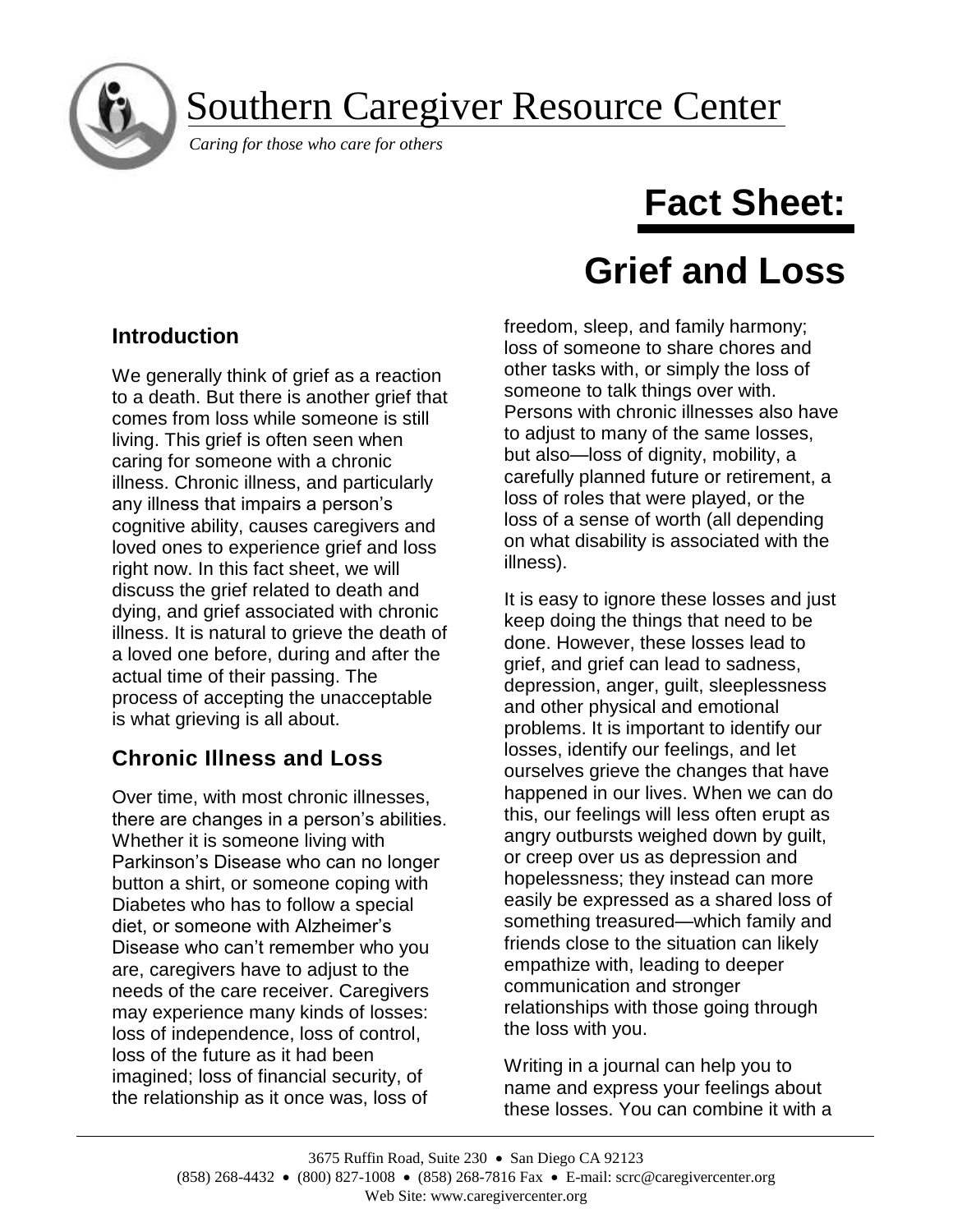gratitude journal—things that you are thankful for. Prayer, meditation, relaxation exercises, attending a support group (or simply talking with a friend or counselor), or creating a ritual can help you to let go of the intensity of the feelings so that you can grieve but also heal.

## **Ambiguous Loss**

Ambiguous loss is what we experience when someone is still "there" but also not "there." This is mainly experienced when someone has a cognitive impairment from dementia, a traumatic brain injury or a stroke. We also experience ambiguous loss when someone with dementia has "moments of lucidity," when he/she is clear and makes sense for a short period of time. It is hard not to think that if they can do this every once in a while, they ought to be able to do it all of the time. When they return to their confused state, we often experience anger, frustration and disappointment—renewed grief. (See the fact sheet, *Caregiving and Ambiguous Loss*, for more information on this topic.)

## **Anticipatory Grief**

When caring for someone over time, we may start to grieve that person long before they die, we grieve the loss of the person's "former self." Experiencing loss on a daily basis, as well as anticipating the loss at the end of life, knowing what is coming, can be just as painful as the loss associated with a death. Caregivers may experience guilt or shame for "wishing it were over" or thinking of their loved one as already "gone" (particularly when someone has a cognitive impairment). It is important to recognize these feelings as normal.

Ultimately, anticipatory grief is a way of allowing us to prepare emotionally for the inevitable. Preparing for the death of a loved one can allow family members to contemplate and clear unresolved issues, make end of life plans for funeral and burial, and experience their pain in stages. Sometimes, when someone has grieved a death over a long period, there is less grief when the person dies; sometimes there is more pain when a person dies.

## **Grief at Death**

Grief is a natural emotion, a universal experience that makes us human. Because it is intense and uncomfortable to feel, we often try to find ways to avoid experiencing the immensity of the emotion—through distraction and busyness. We grieve because we are deprived of a loved one; the sense of loss is profound, the change in roles is confounding, and we may become uncertain of our identity. Often caregivers are in the situation of having to make changes in their circumstances—where to live, financial concerns, relationships—along with fear of not knowing what lies ahead.

Grief lasts a long time. Recent research has shown that intense grieving lasts from three months to a year and many people continue experiencing profound grief for two years or more. Our society expects us to be "doing fine" in about two weeks. It is common to think there is something wrong with us if our grief "lasts too long." The grieving process depends on our belief system, religion, life experiences and the type of loss suffered. Many faiths have rituals for recognizing grief and loss during at least the first year after a death. We also expect other family members to show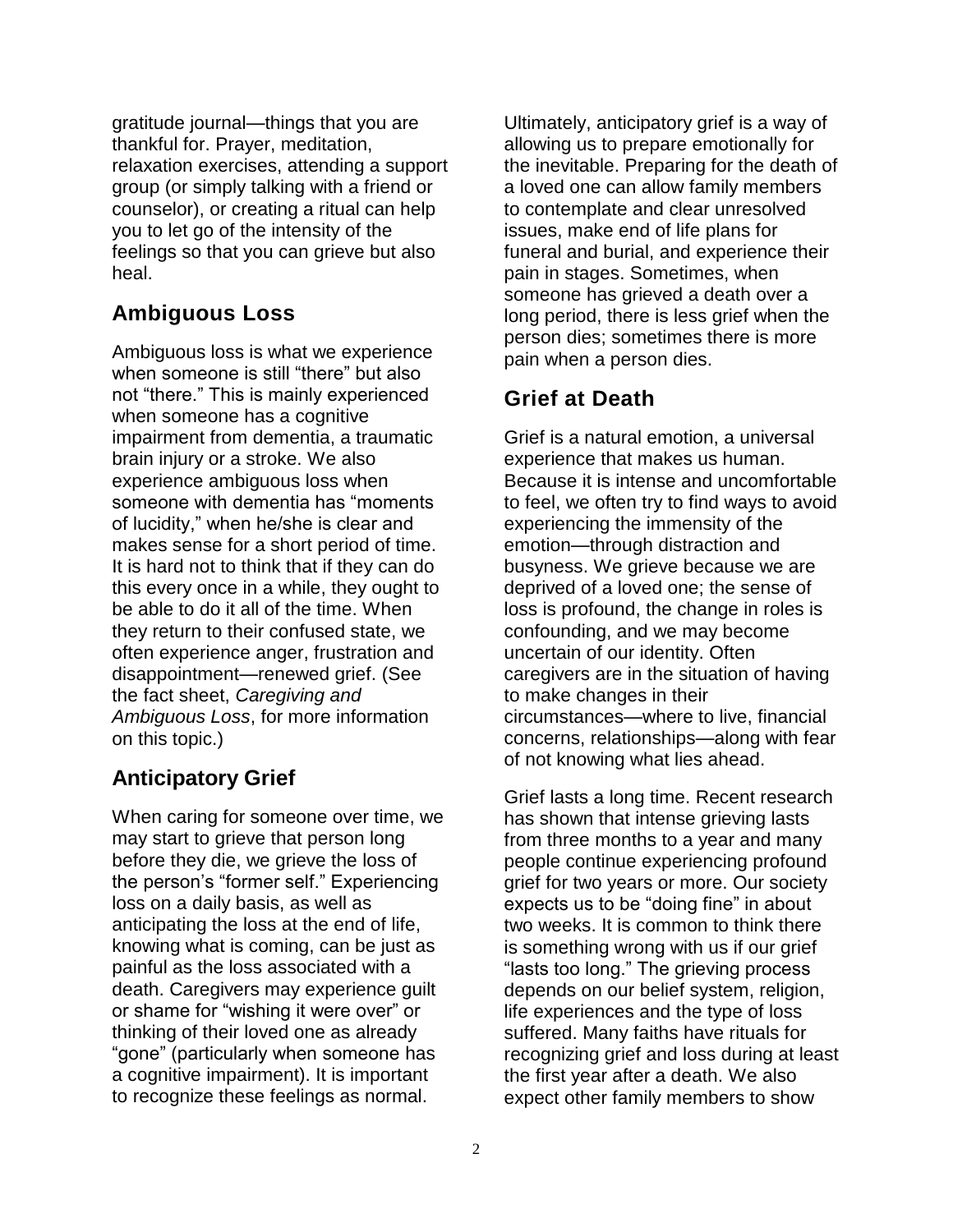their grief in the same way we do, even when we can say that everyone grieves differently. There is no right or wrong way to grieve; grief is an individual process. Many people find solace in sharing their grief with family and friends; others find solace by attending grief support groups offered in every community through their local hospice (even if you did not have hospice services). If you are feeling overwhelmed and concerned about your own grief process over time, seek professional help.

When someone dies suddenly, our first response is often denial, then shock, confusion and pain. Fatal heart attacks and strokes, car accidents, suicide can leave family members perplexed and searching for answers. In these cases, family members may be left with unresolved issues, such as guilt, anger, and feelings of emptiness. Sometimes we have to learn to forgive ourselves and our loved one who died. It can take longer to heal from this loss and it is important to give yourself time to grieve before pushing yourself to "move on." Getting support from family, clergy, friends, and grief groups can help.

## **Symptoms of Grief**

Grief affects our whole being physically, socially, emotionally and spiritually. Each of us will have different symptoms. If you have had a previous loss, you may experience grief this time in a similar or different way, depending on the situation, your relationship with the deceased, and other significant emotional factors in your life at the time. Culture, religion and social norms influence what we are comfortable showing to others and even what we are comfortable admitting to ourselves.

#### **Physical**

- **Crying**
- **Sighing**
- Low energy/ exhaustion/ weakness/ fatigue
- **Headaches**
- Stomach aches, loss of appetite
- Eating too much, particularly comfort foods
- Sleep disturbance—too much or too little, disturbed dreams
- Feelings of heaviness, aches, pains
- Being super busy, pushing yourself to do too much
- Reckless, self-destructive activities such as drinking too much

#### **Social**

- Feeling alone
- Wanting to isolate yourself from socializing, finding it hard to pretend to feel ok, being pushed to be social by others
- Feeling detached from others
- Angry that others' lives are going on as usual and yours isn't
- Not wanting to be alone, feeling needy and clingy

#### **Emotional**

- Sadness, crying spells
- Anger/frustration/rage
- Confusion/overwhelmed
- Guilt
- Worry/anxiety/panic
- Yearning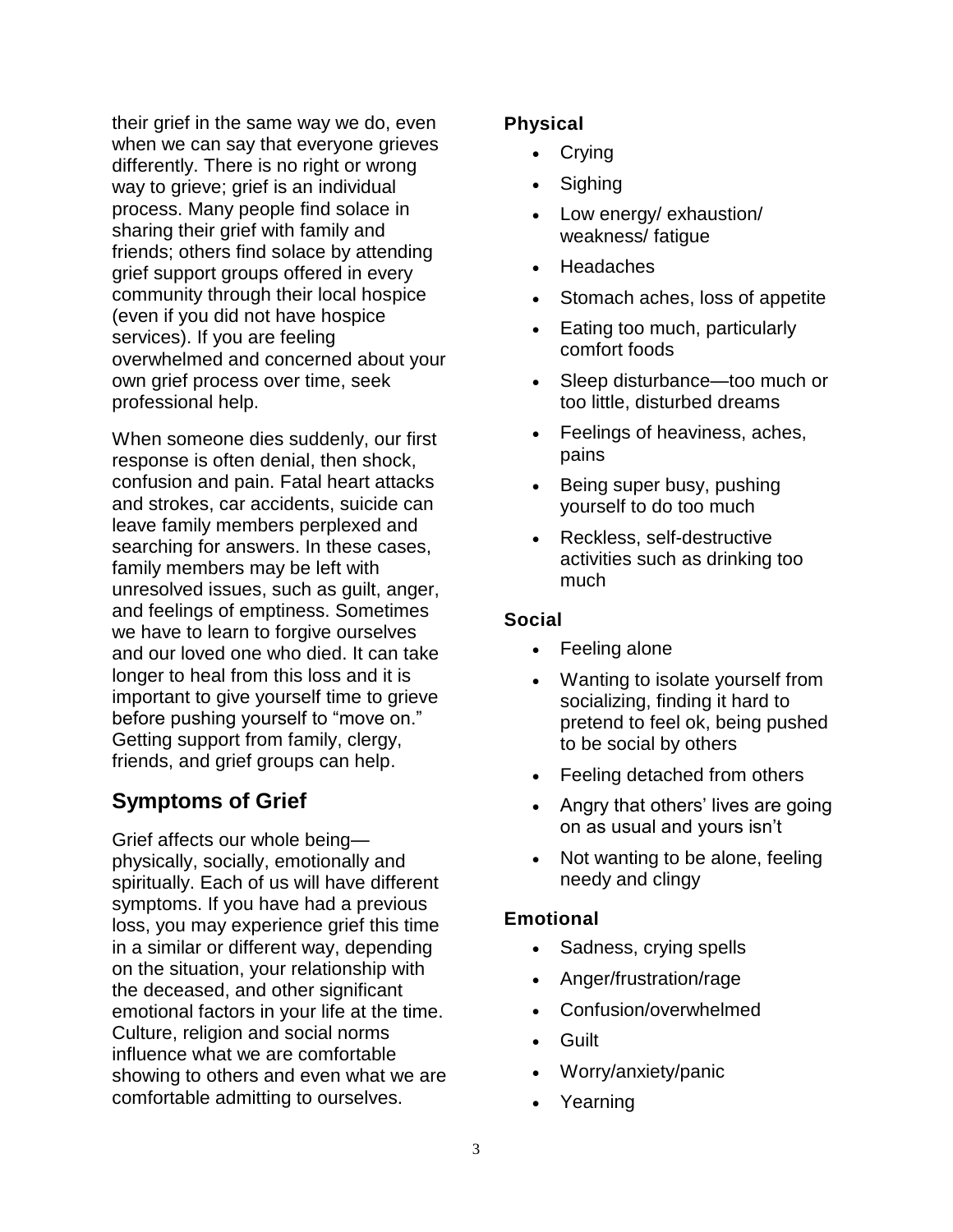- Edginess/irritability
- Memory problems, feeling distracted, pre-occupied
- Depression
- Euphoria
- Passive resignation
- Fluctuating emotions
- Sense of lack of control
- Others might see you as "unreasonable" or "overreacting"

#### **Spiritual**

- Questioning your faith/meaning of life/suffering
- Questioning reason for the death/disease
- Anger at God
- Coming closer to faith/God for solace

## **Stages of Grief**

There is no road map for dealing with grief. There are stages that most people go through, but they are not a linear progression from stage 1 to stage 2, etc. We "visit" these stages at different times during the grieving process, depending on what is happening in our lives, for instance, special occasions, like anniversaries and birthdays. And we might go back to a stage years later, such as loneliness and isolation or depression. Although Elizabeth Kubler Ross defined the five stages below, many clinicians think there are more or different stages.

- **Shock/denial**
	- o Trouble accepting the fact of death, diagnosis or new reality, numbness
- o Inability to do usual activities
- **Anger**
	- o Anger at yourself, others, professionals (particularly doctors), God, life
	- o Feeling helpless and powerless, abandoned
- **Bargaining**
	- o Making "deals" with God or friends hoping to change the situation
	- o Thinking about "what could have been" or "should have done differently"
- **Depression**
	- o Feeling overwhelmed with loss and change, sadness, regret, fear, anxiety
	- o Lonely, isolated, self-pity, empty, lost,
- **Acceptance**
	- o Adjusting to the new reality, starting to move on
	- $\circ$  Sense of hope, healing and integration

## **Helping Those Who are Grieving**

- We often feel uncomfortable when approaching someone we know who is grieving. It is hard to know what to say or do. Here are some tips:
- Be available. Offer support in an unobtrusive but persistent manner.
- Listen without giving advice.
- Do not offer stories of your own experiences with grief. This can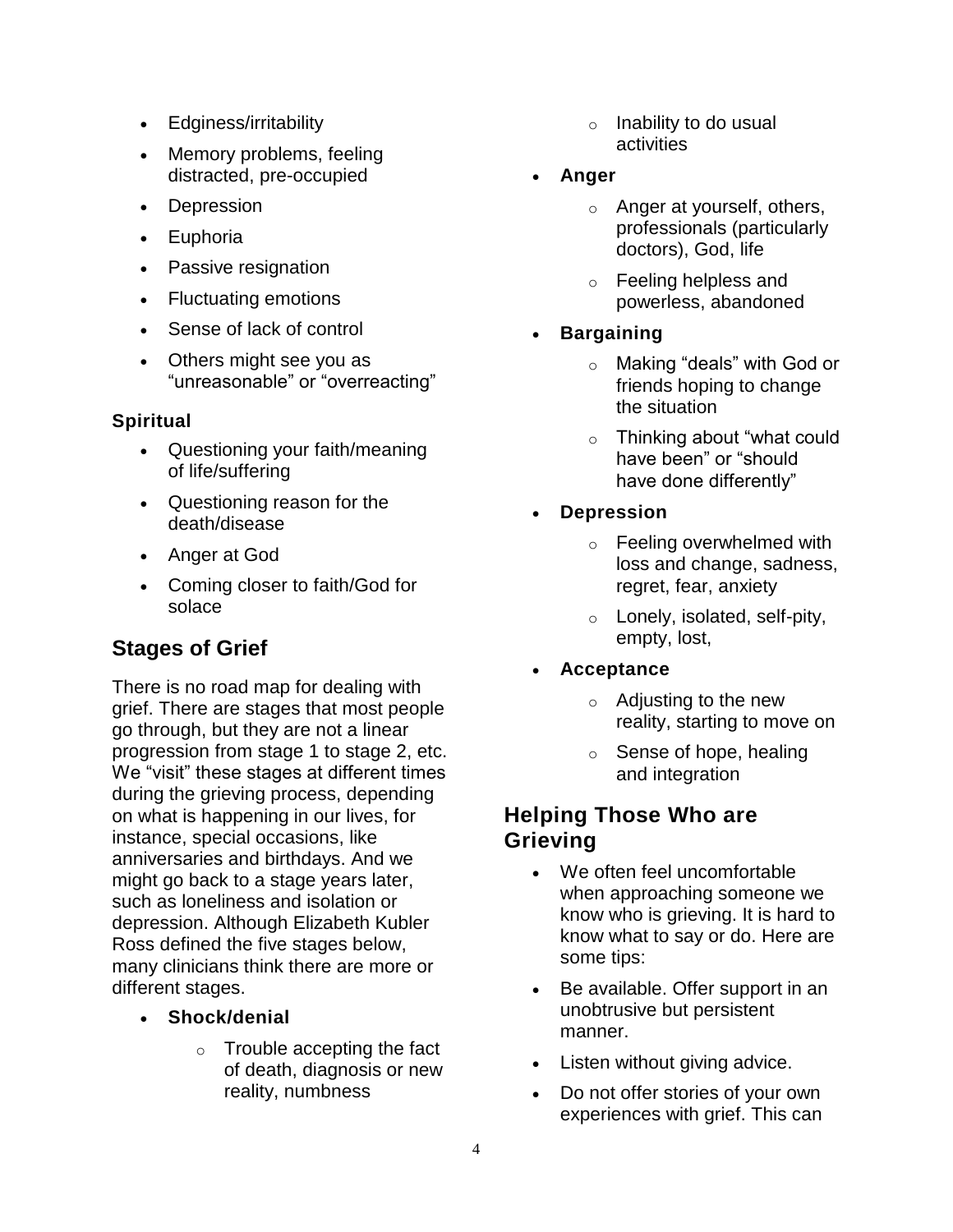have the effect of dismissing the grieving person's pain.

- Allow the grieving person to use expressions of anger or bitterness, including such expressions against God. This may be normal behavior in an attempt to find meaning in what has happened.
- Realize that no one can replace or undo the loss. To heal, the individual must endure the grief process. Allow him/her to feel the pain.
- Be patient, kind and understanding without being patronizing. Don't claim to "know" what the other person is feeling.
- Don't force the individual to share feelings if he/she doesn't want to.
- Physical and emotional touch can bring great comfort to the bereaved. Don't hesitate to share a hug or handclasp when appropriate.
- Be there later, when friends and family have all gone back to their routines.
- Remember holidays, birthdays, and anniversaries which have important meaning for the bereaved. Offer support during this time.
- Don't be afraid of reminding the person of the loss; he/she is already thinking about it. Share stories and memories of the deceased.
- Send cards, flowers, deliver a meal, offer to do chores, donate to a cause that is important to the person who died or who is grieving.

## **Taking Care of YOU**

Taking care of yourself in difficult times is hard. Trusting your own process will help you to do what you need to do in order to best take care of yourself. Acknowledging your feelings—good and bad—will help you to cope better with whatever is happening. Read, journal, get support, cocoon, or whatever is nurturing for you.

#### **Resources**

#### **Southern Caregiver Resource Center**

3675 Ruffin Road, Suite 230 San Diego, CA 92123 (858) 268-4432 | (800) 827-1008 (in CA) Fax: (858) 268-7816 E-mail: scrc@caregivercenter.org Website: www.caregivercenter.org

The Southern Caregiver Resource Center offers services to family caregivers of adults with chronic and disabling health conditions and is for residents of San Diego and Imperial counties. Services include information and referral, counseling, family consultation and case management, legal and financial consultation, respite care, education and training, and support groups.

#### **Family Caregiver Alliance** *National Center on Caregiving*

(415) 434-3388 | (800) 445-8106 Website: www.caregiver.org E-mail: info@caregiver.org

Family Caregiver Alliance (FCA) seeks to improve the quality of life for caregivers through education, services, research and advocacy. Through its National Center on Caregiving, FCA offers information on current social, public policy and caregiving issues and provides assistance in the development